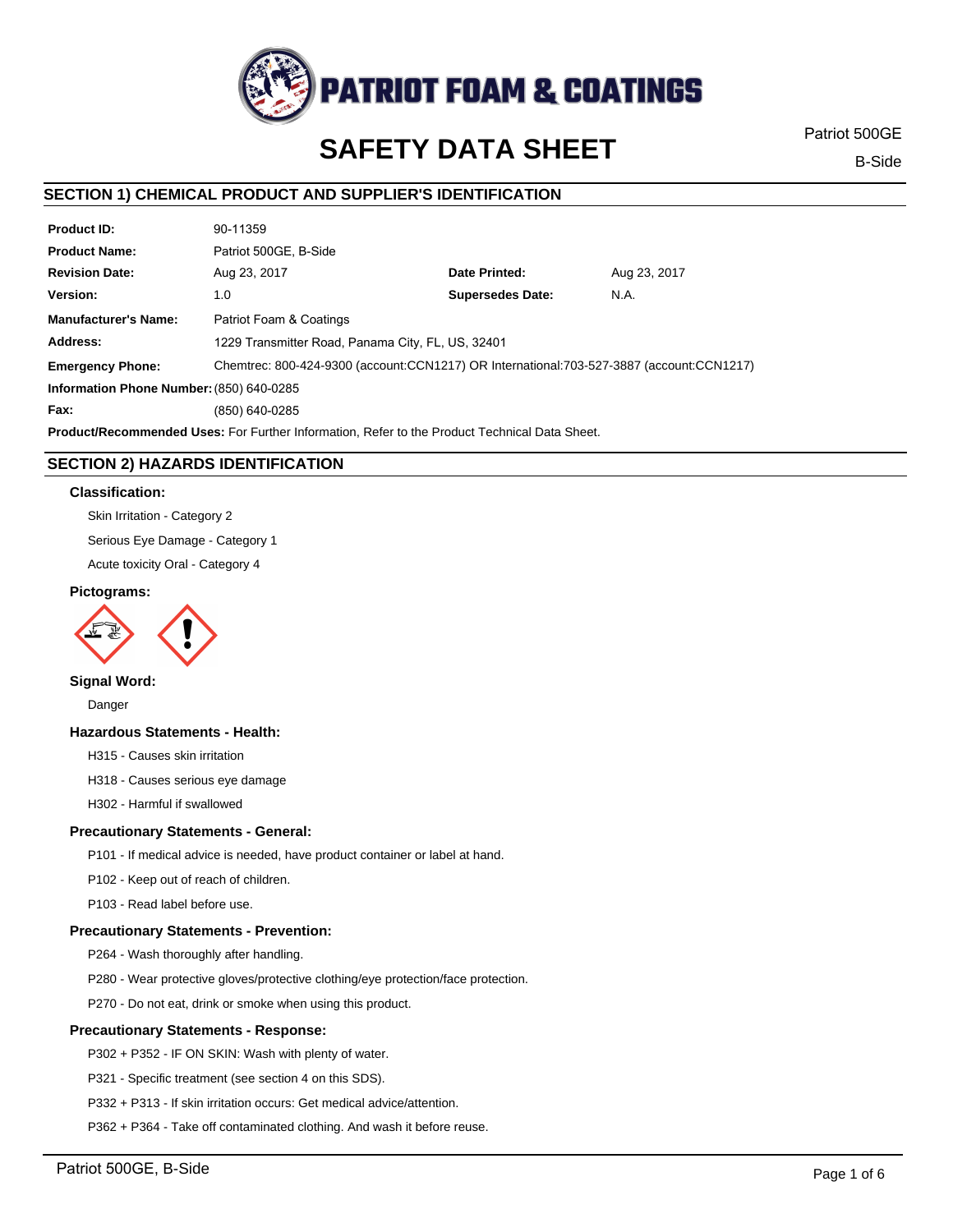P305 + P351 + P338 - IF IN EYES: Rinse cautiously with water for several minutes. Remove contact lenses, if present and easy to do. Continue rinsing.

P310 - Immediately call a POISON CENTER or doctor.

P301 + P312 - IF SWALLOWED: Call a POISON CENTER/doctor if you feel unwell.

P330 - Rinse mouth.

#### **Precautionary Statements - Storage:**

No precautionary statement available.

#### **Precautionary Statements - Disposal:**

P501 - Dispose of contents/ container to an approved waste disposal plant.

# **SECTION 3) COMPOSITION / INFORMATION ON INGREDIENTS**

| <b>CAS</b>   | <b>Chemical Name</b>           | % By Weight |
|--------------|--------------------------------|-------------|
| 0000280-57-9 | 1,4-DIAZOBICYCLO (2,2,2)OCTANE | 4% - 14%    |
| 0127087-87-0 | NONYL PHENOL ETHOXYLATE        | 8% - 14%    |

Specific chemical identity and/or exact percentage (concentration) of the composition has been withheld to protect confidentiality.

# **SECTION 4) FIRST-AID MEASURES**

#### **Inhalation:**

Remove source of exposure or move person to fresh air and keep comfortable for breathing. If experiencing respiratory symptoms: Call a POISON CENTER/doctor. If breathing is difficult, trained personnel should administer emergency oxygen if advised to do so by the POISON CENTER/doctor.

If exposed/feel unwell/concerned: Call a POISON CENTER/doctor.

## **Skin Contact:**

Take off contaminated clothing, shoes and leather goods (e.g. watchbands, belts). Gently blot or brush away excess product. Wash with plenty of lukewarm, gently flowing water for a duration of 15-20 minutes. If skin irritation or rash occurs: Get medical advice/attention. Wash contaminated clothing before re-use or discard.

IF exposed or concerned: Get medical advice/attention.

#### **Eye Contact:**

Avoid direct contact. Wear chemical protective gloves, if necessary.

Rinse eyes cautiously with lukewarm, gently flowing water for several minutes, while holding the eyelids open. Remove contact lenses, if present and easy to do. Continue rinsing for 15-20 minutes. Take care not to rinse contaminated water into the unaffected eye or onto the face. If eye irritation persists: Get medical advice/attention.

#### **Ingestion:**

Rinse mouth. Do NOT induce vomiting. Immediately call a POISON CENTER/doctor. If vomiting occurs naturally, lie on your side, in the recovery position.

IF exposed or concerned: Get medical advice/attention.

# **SECTION 5) FIRE-FIGHTING MEASURES**

## **Suitable Extinguishing Media:**

Dry chemical, foam, carbon dioxide is recommended. Water spray is recommended to cool or protect exposed materials or structures. Carbon dioxide can displace oxygen. Use caution when applying carbon dioxide in confined spaces. Simultaneous use of foam and water on the same surface is to be avoided as water destroys the foam. Sand or earth may be used for small fires only.

## **Specific Hazards in Case of Fire:**

Heated containers may build up pressure and rupture violently. Therefore, use cold water to cool fire-exposed containers.

## **Fire-fighting Procedures:**

Isolate immediate hazard area and keep unauthorized personnel out. Stop spill/release if it can be done safely. Move undamaged containers from immediate hazard area if it can be done safely. Water spray may be useful in minimizing or dispersing vapors and to protect personnel. Water may be ineffective but can be used to cool containers exposed to heat or flame. Caution should be exercised when using water or foam as frothing may occur, especially if sprayed into containers of hot, burning liquid.

Dispose of fire debris and contaminated extinguishing water in accordance with official regulations.

## **Special Protective Actions:**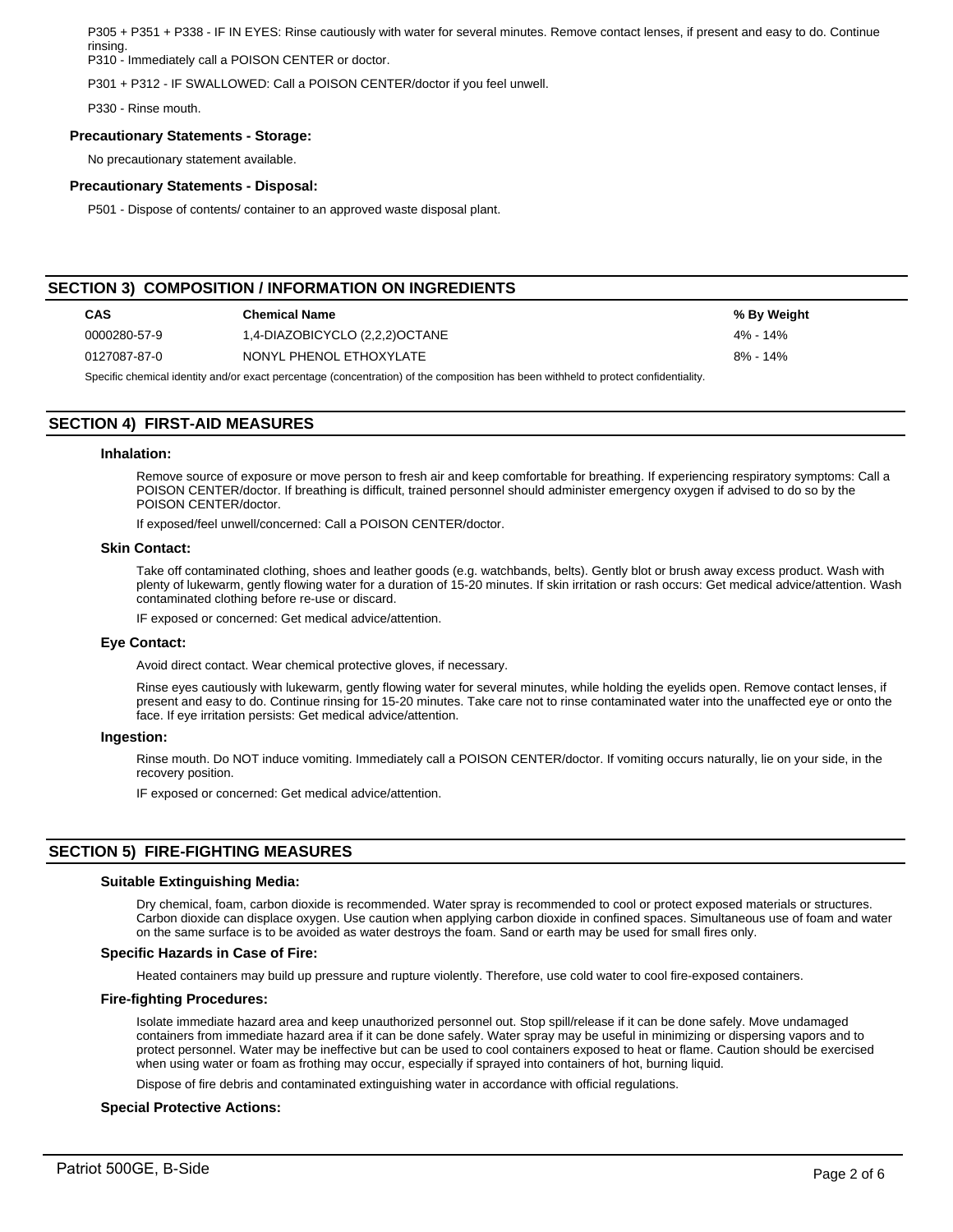Wear NIOSH approved self-contained breathing apparatus in positive pressure mode with full-face piece. Boots, gloves (neoprene), googles, and full protective clothing are also required.

Care should always be exercised in dust/mist areas.

# **SECTION 6) ACCIDENTAL RELEASE MEASURES**

#### **Emergency Procedure:**

ELIMINATE all ignition sources (no smoking, flares, sparks or flames in immediate area). Do not touch or walk through spilled material.

Isolate hazard area and keep unnecessary people away. Remove all possible sources of ignition in the surrounding area. Notify authorities if any exposure to the general public or the environment occurs or is likely to occur.

If spilled material is cleaned up using a regulated solvent, the resulting waste mixture may be regulated.

#### **Recommended Equipment:**

Appropriate dust or face mask to eliminate breathing foam dust particulates.

#### **Personal Precautions:**

Avoid breathing vapors. Avoid contact with skin, eyes or clothing. Do not touch damaged containers or spilled materials unless wearing appropriate protective clothing.

#### **Environmental Precautions:**

Stop spill/release if it can be done safely. Prevent spilled material from entering sewers, storm drains, other unauthorized drainage systems and natural waterways by using sand, earth, or other appropriate barriers.

#### **Methods and Materials for Containment and Cleaning up:**

Contain and absorb large spillages onto an inert, non-flammable adsorbent carrier (such as earth or sand). Shovel into open-top drums or plastic bags for further decontamination, if necessary. Wash the spillage area clean with liquid decontaminate. Remove and properly dispose of residues. Notify applicable government authorities if release is reportable.

# **SECTION 7) HANDLING AND STORAGE**

#### **General:**

Wash hands after use. Do not get in eyes, on skin or on clothing. Do not breathe vapors or mists. Use good personal hygiene practices. Eating, drinking and smoking in work areas is prohibited. Remove contaminated clothing and protective equipment before entering eating areas.

#### **Ventilation Requirements:**

Use only with adequate ventilation to control air contaminants to their exposure limits. The use of local ventilation is recommended to control emissions near the source.

#### **Storage Room Requirements:**

Keep container(s) tightly closed and properly labeled. Store in cool, dry, well-ventilated areas away from heat, direct sunlight, strong oxidizers and any incompatibilities. Store in approved containers and protect against physical damage. Keep containers securely sealed when not in use. Indoor storage should meet OSHA standards and appropriate fire codes. Containers that have been opened must be carefully resealed to prevent leakage. Empty container retain residue and may be dangerous. Use non-sparking ventilation systems, approved explosion-proof equipment and intrinsically safe electrical systems in areas where this

product is used and stored.

Ground and bond containers and receiving equipment. Avoid static electricity by grounding.

Do not cut, drill, grind, weld, or perform similar operations on or near containers. Do not pressurize containers to empty them. Ground all structures, transfer containers and equipment to conform to the national electrical code. Use procedures that prevent static electrical sparks. Static electricity may accumulate and create a fire hazard.

Ideal storage temperature is 50-75°F.

# **SECTION 8) EXPOSURE CONTROLS/PERSONAL PROTECTION**

#### **Eye Protection:**

Wear eye protection with side shields or goggles. Wear indirect-vent, impact and splash resistant goggles when working with liquids. If additional protection is needed for entire face, use in combination with a face shield.

## **Skin Protection:**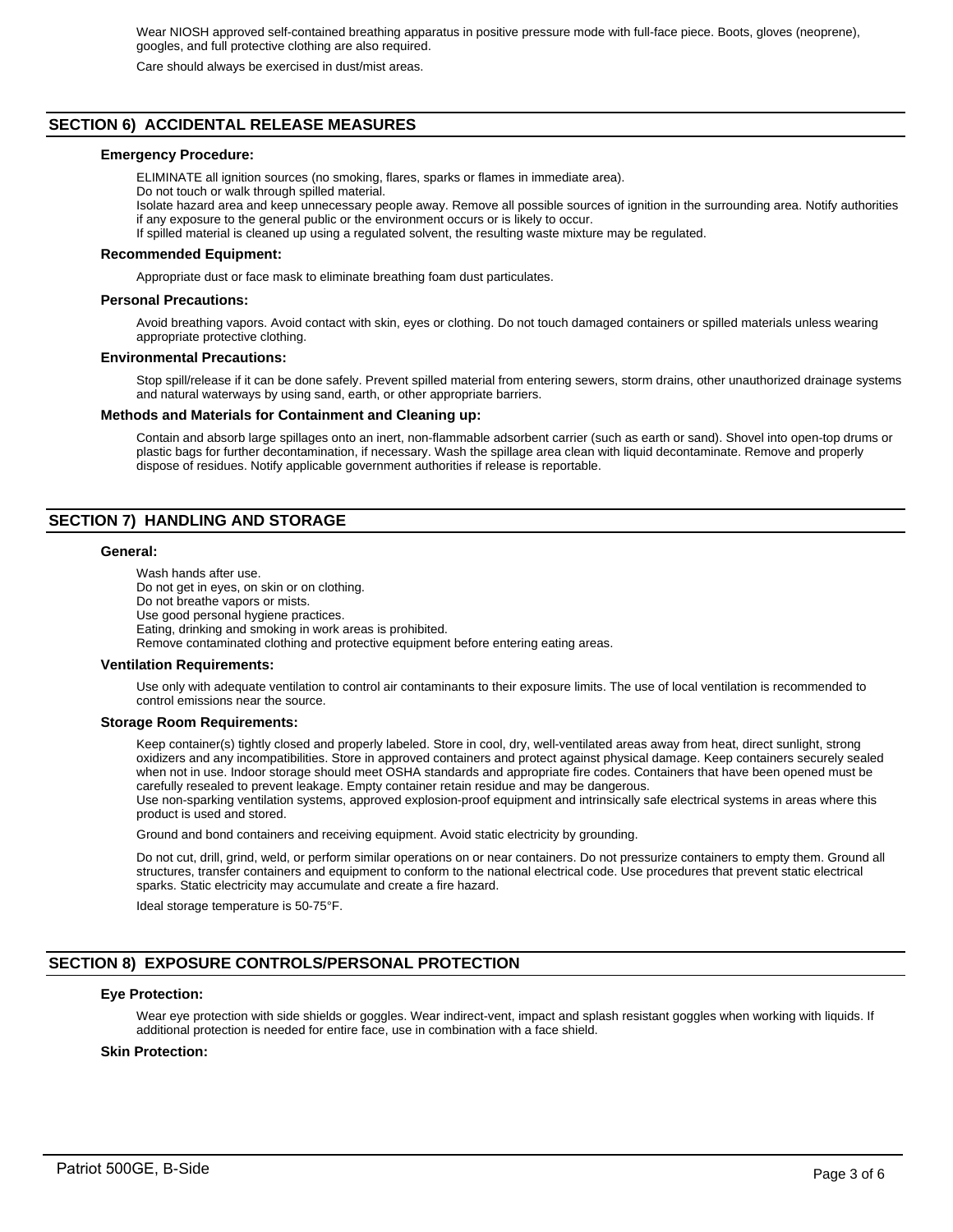Use of gloves approved to relevant standards made from the following materials may provide suitable chemical protection: PVC, neoprene or nitrile rubber gloves. Suitability and durability of a glove is dependent on usage, e.g. frequency and duration of contact, chemical resistance of glove material, glove thickness, dexterity. Always seek advice from glove suppliers. Contaminated gloves should be replaced. Use of an apron and over- boots of chemically impervious materials such as neoprene or nitrile rubber is recommended to avoid skin sensitization. The type of protective equipment must be selected according to the concentration and amount of the dangerous substance at the specific workplace. Launder soiled clothes or properly disposed of contaminated material, which cannot be decontaminated.

Depending on conditions of use, additional protection may be required such as apron, arm covers, or full body suit. Wash contaminated clothing before re-wearing.

#### **Respiratory Protection:**

If airborne concentrations exceed or are expected to exceed the TLV, use MSHA/NIOSH approved positive pressure supplied pressure supplied air respiratory with a full face piece or an air supplied hood. For emergencies, use a positive pressure self-contained breathing apparatus.

## **Appropriate Engineering Controls:**

Provide exhaust ventilation or other engineering controls to keep the airborne concentrations of vapors below their respective threshold limit value.

None of the chemicals in Section 3 are regulated under "OSHA\_Tables\_Z1\_Z2\_Z3", "OSHACarcinogen - OSHA Carcinogen", "OSHAtppm", "OSHAtmg", "OSHAsppm", "OSHAsmg", "ACGIHtppm", "ACGIHtmg", "ACGIHsppm", "ACGIHsmg", "nioshtppm", "nioshtmg", "nioshsppm", "nioshsmg", "NIOSH\_carcinogen", "OSHA\_SkinDesignation"

# **SECTION 9) PHYSICAL AND CHEMICAL PROPERTIES**

# VOC Part A & B Combined N.A. Appearance Liquid Odor Threshold N.A. Odor Description Mild pH  $N.A.$ Water Solubility N.A. Flammability N/A Flash Point Symbol N.A. Flash Point 95 °C Viscosity N.A. Lower Explosion Level N.A. Upper Explosion Level N.A. Vapor Pressure N.A. Vapor Density **Heavier than air** Freezing Point N.A. Melting Point N.A. Low Boiling Point 100 °C High Boiling Point N.A. Auto Ignition Temp N.A. Decomposition Pt N.A. Evaporation Rate Slower than ether Coefficient Water/Oil N.A. **Physical and Chemical Properties** Density 9.39 lb/gal Specific Gravity 1.13 VOC Regulatory(lb/gal) 71.00 lb/gal

# **SECTION 10) STABILITY AND REACTIVITY**

## **Stability:**

Material is stable at standard temperature and pressure.

## **Conditions to Avoid:**

Avoid high temperatures, heated material will build pressure and may rupture the container violently.

## **Hazardous Reactions/Polymerization:**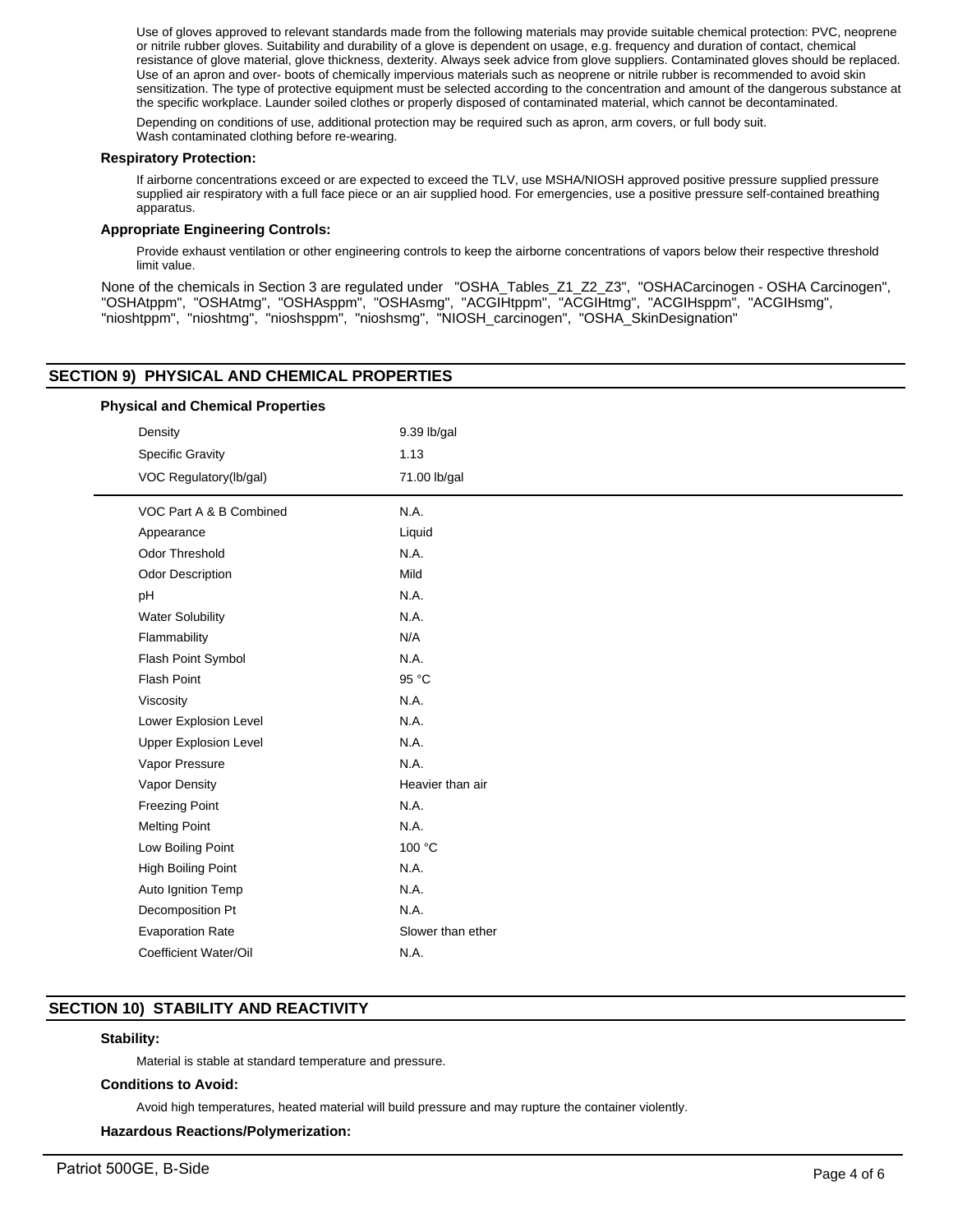#### Will not occur.

## **Incompatible Materials:**

Strong mineral acids and strong alkalis will seriously degrade material. Heat may be involved.

#### **Hazardous Decomposition Products:**

Highly unlikely under normal industrial use. Under extreme heat and fire, carbon monoxide, carbon dioxide.

# **SECTION 11) TOXICOLOGICAL INFORMATION**

## **Skin Corrosion/Irritation:**

Causes skin irritation

## **Serious Eye Damage/Irritation:**

Causes serious eye damage

#### **Carcinogenicity:**

No data available

#### **Respiratory/Skin Sensitization:**

No data available

#### **Germ Cell Mutagenicity:**

No data available

#### **Reproductive Toxicity:**

No data available

## **Specific Target Organ Toxicity - Single Exposure:**

No data available

## **Specific Target Organ Toxicity - Repeated Exposure:**

No data available

#### **Aspiration Hazard:**

No data available

#### **Acute Toxicity:**

No data available

# **SECTION 12) ECOLOGICAL INFORMATION**

## **Toxicity:**

No data available.

# **Persistence and Degradability:**

No data available.

# **Bioaccumulative Potential:**

No data available.

#### **Mobility in Soil:**

No data available.

## **Other Adverse Effects:**

No data available.

# **SECTION 13) DISPOSAL CONSIDERATIONS**

## **Waste Disposal:**

Under RCRA, it is the responsibility of the user of the product, to determine a the time of disposal whether the product meets RCRA criteria for hazardous waste. Waste management should be in full compliance with federal, state, and local laws.

Empty containers retain product residue which may exhibit hazards of material, therefore do not pressurize, cut, glaze, weld or use for any other purposes. Return drums to reclamation centers for proper cleaning and reuse.